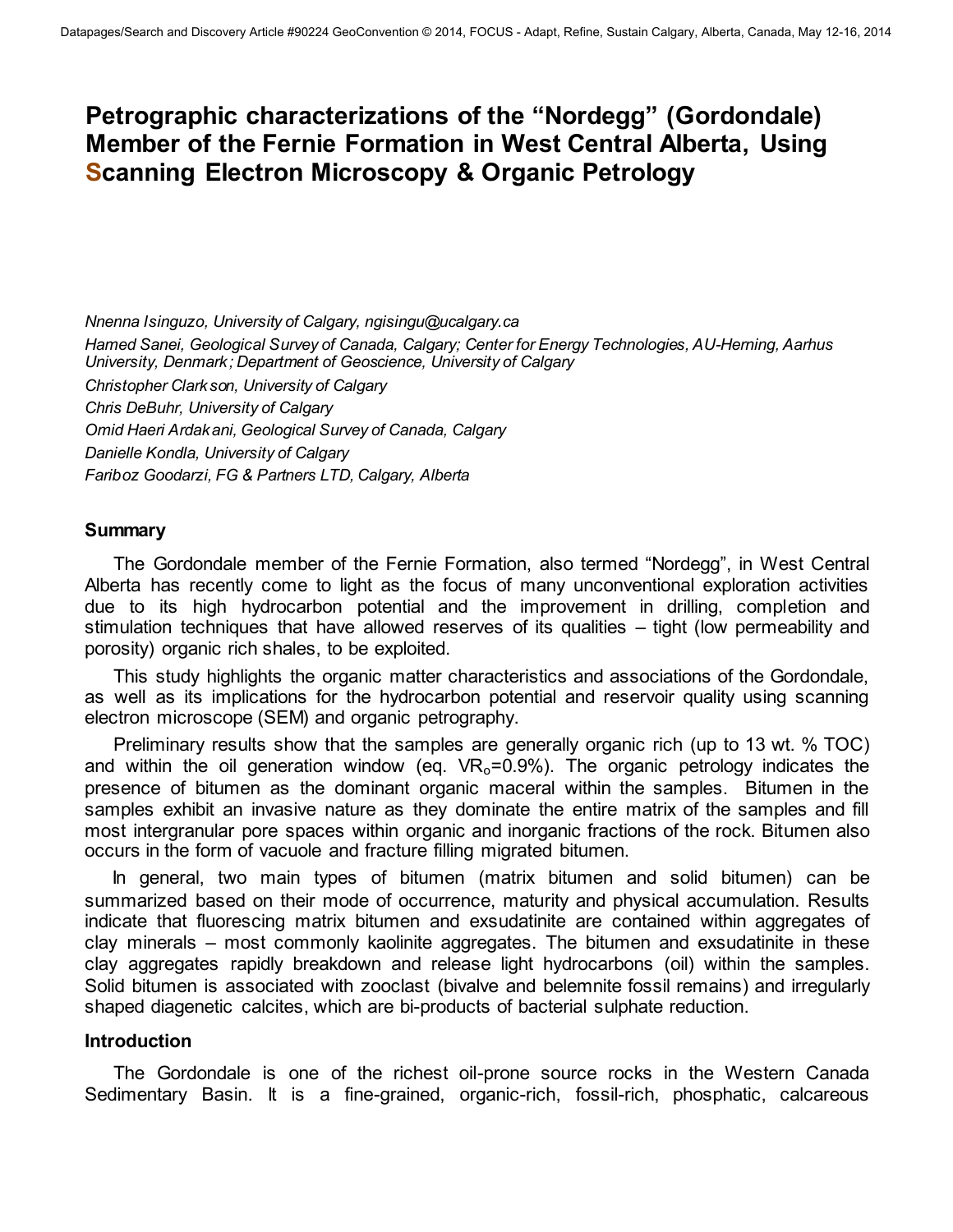mudstone, and has been described as a shelf facies deposited in the lower Jurassic, specifically Hettangian to Toarcian in age, based on coccolith & ammonite biostratigraphy. A formal name – Gordondale, was proposed for this facies (Asgar-Deen et al. 2004), and has been adopted for this study.

Deep anoxic restricted bottom water conditions facilitated the deposition of the Gordondale, which occurred in two transgressive cycles separated by a regressive cycle. The depositional mechanisms are evident in the Gordondale in the form of three units described in previous Gordondale studies (Riedeger et al. 1990; Riedeger and Bloch 1995; Asgar-Deen et al. 2003).

In this work, we perform a detailed study of a 30m Gordondale core between 1845m - 1880m. An approximate location of the core within the areal extent of the Gordondale Member is shown in Figure 1.



Figure 1: Map showing the areal extent of Gordondale Member (in grey), and the approximate location of the core studied (red star). Modified from Asgar-Deen et al, 2004.

## **Methodology**

Scanning electron microscopy with energy dispersive x-ray (EDX) mapping, and optical petrography, were used to examine the core samples. Thirty-eight diamond-polished thin sections and thirty rock chip pellets were made from various depths for SEM and organic petrography respectively.

EDX maps of key elements were compared to photomicrographs. Petrographic analysis was conducted with a reflected white light and ultra-violet/blue light irradiation microscope. Nanoscale spot reflectance measurements were conducted on mainly bitumen macerals. Bitumen random reflectance was converted to equivalent vitrinite random reflectance, using the Jacob's (1989) equation (VR<sub>o</sub> (%) =  $0.618*BR_0+0.40$ ) for thermal maturity determination.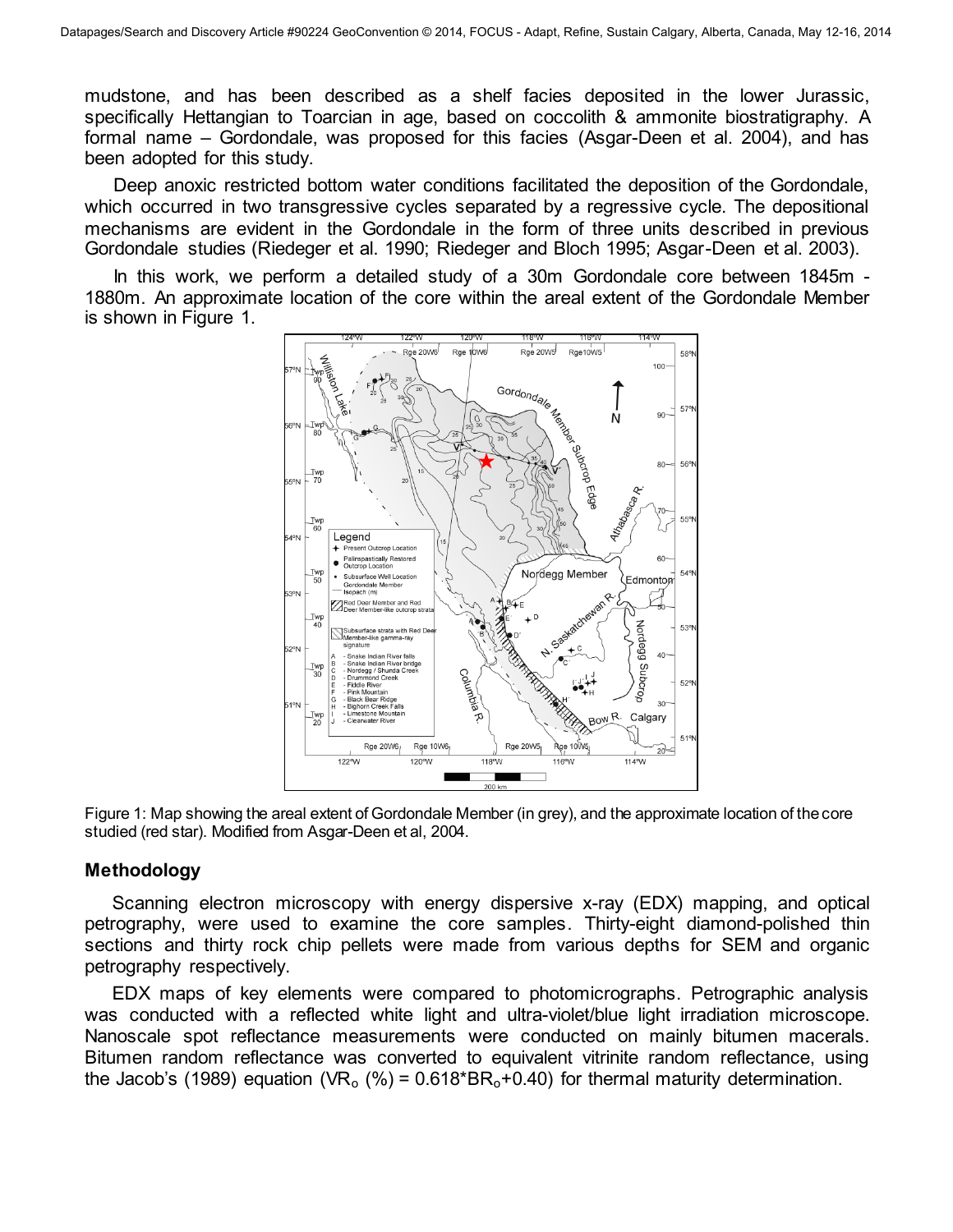## **Results & Discussions**

Two main types of bitumen were recognized within the Gordondale core studied. The bitumen were classified and recognized based on their reflectance range, mode of occurrence and containment associations within various intervals in the core.

- 1. *Matrix bitumen* This is the dominant form of bitumen and exsudatinite observed in the Gordondale. It is disseminated within the mainly porous clay matrix. Its size ranges from very fine to fine-grained  $(1 \mu m - 4 \mu m)$  and it is characterized by BR<sub>o</sub> averaging 0.8% - in the oil window, and a yellow-brown to brown-red fluorescence. The small surface area of matrix bitumen makes it challenging to measure. Matrix bitumen is evident in EDX profiles as intergranular pore-filling bitumen in a variably calcareous (coccolith remnants) and argillaceous-rich matrix. Occasionally within the core, rounded sponge-like aggregates of clay minerals (mostly kaolinite) occur. Matrix bitumen likely accumulates in micro pore spaces in-between individual plate-like kaolinite crystals. Preliminary fluorescence work shows that the bitumen and exsudatinite in these clay aggregates degrade rapidly and release a significant amount of light hydrocarbons (which have a bright blue fluorescence) after a few seconds of exposure to ultraviolet light. In some circumstances, matrix bitumen might also be associated with apatite, a calcium phosphate mineral that has been noted at various intervals in the Gordondale. EDX profiles indicate that this mineral, which occurs in form of bedding parallel nodules, is rich in carbon - mainly in the form of fine-grained matrix bitumen.
- 2. *Solid bitumen* These are solid granular bitumen of often larger accumulations (up to 10 µm in size) contained mostly within larger isolated pore spaces, cavities, and micro fractures. It tends to have slightly higher measured  $BR<sub>o</sub>$  (0.8 – 1.1%), and does not fluoresce. This form of bitumen likely represents migration and accumulation of bitumen from the matrix into nearby micro fractures, large pore spaces, and vacuoles in zooclast (calcitized fragments of bivalves & belemnites) and char particles. Solid bitumen also occurs in association with diagenetic calcite. Bitumen associated with these calcites accumulates around the edges of irregularly formed calcite, or accumulate in larger masses in very close proximity to the diagenetic calcite. These calcites are speculated to be the bi-products of early bacterial sulphate reduction (BSR). Solid bitumen in this core has attained a higher reflectance range than matrix bitumen likely due to the chemical degradation during BSR and migration into micro fractures. The larger accumulation and hence surface area of solid bitumen makes it easier and perhaps more accurate to measure compared to matrix bitumen.

## **Conclusions**

The combination of organic petrography and scanning electron microscope study of the Gordondale, reveal two main types of bitumen and exsudatinite present – matrix and solid forms. The bitumen trapped within clay (mostly kaolinite) aggregates could be a significant source of light hydrocarbons due to their rapid degradation and release of oil when thermally induced. Each type of bitumen along with their modes of containment and their reflectance and fluorescence characteristics could influence the reservoir properties along the length of the core, especially with respect to release of hydrocarbons at the micro to nano scale. The findings of this study may aid decisions in targeting specific hydrocarbon intervals within the Gordondale.